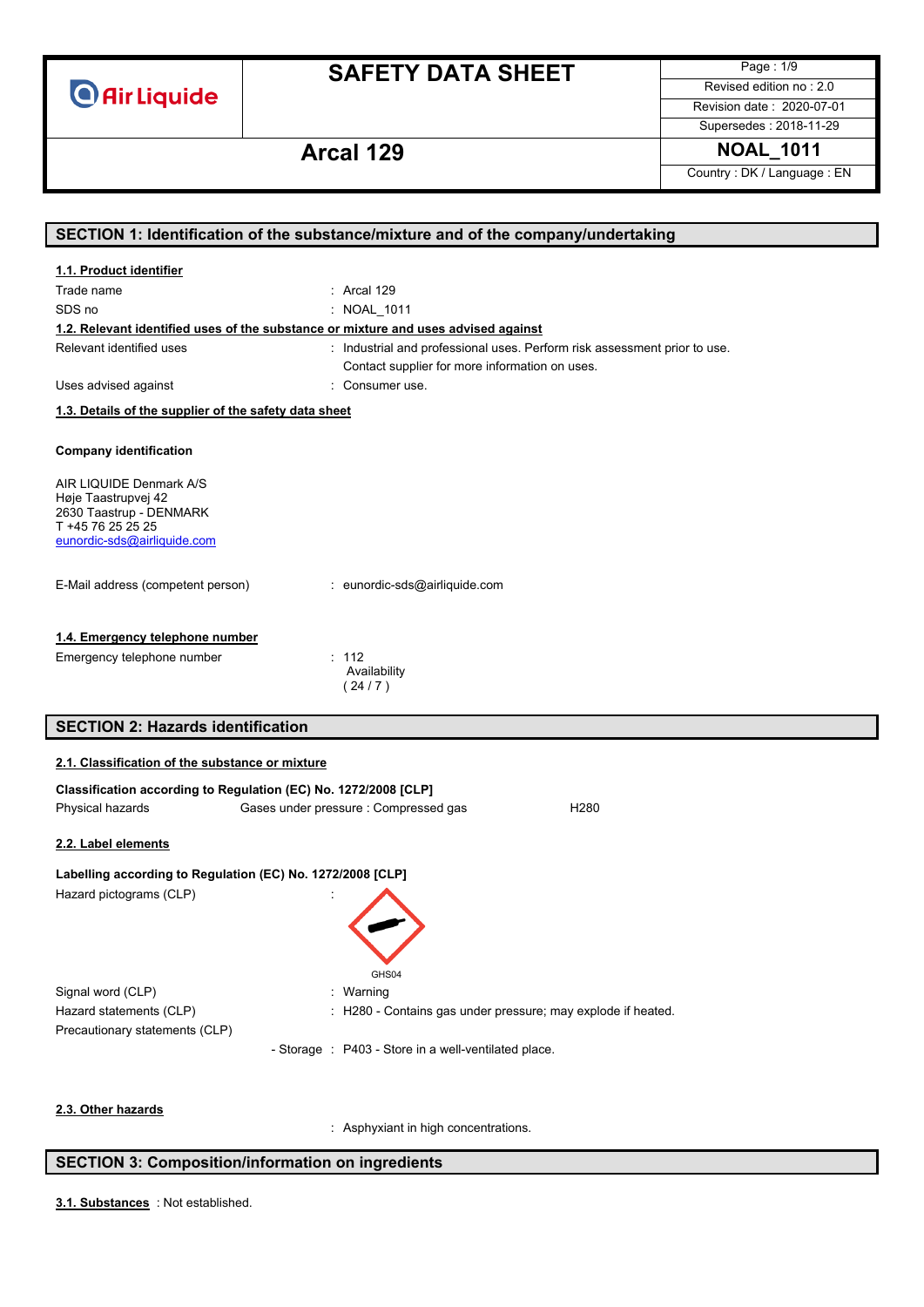

Page : 2/9 Revised edition no : 2.0

Revision date : 2020-07-01 Supersedes : 2018-11-29

### **Arcal 129 NOAL 1011**

Country : DK / Language : EN

### **Name Product identifier Product identifier Composition [V-%]: Classification according to Regulation (EC) No. 1272/2008 [CLP]** Argon (CAS-No.) 7440-37-1 (EC-No.) 231-147-0 (EC Index-No.) (REACH-no) \*1 91.5 Press. Gas (Comp.), H280 Helium (CAS-No.) 7440-59-7 (EC-No.) 231-168-5 (EC Index-No.) (REACH-no) \*1 5 Press. Gas (Comp.), H280 Carbon dioxide (CAS-No.) 124-38-9 (EC-No.) 204-696-9 (EC Index-No.) (REACH-no) \*1 1.8 Press. Gas (Liq.), H280 Nitrogen (CAS-No.) 7727-37-9 (EC-No.) 231-783-9 (EC Index-No.) (REACH-no) \*1 1.7 Press. Gas (Comp.), H280 **3.2. Mixtures**

Full text of H-statements: see section 16

*Contains no other components or impurities which will influence the classification of the product.*

*\*1: Listed in Annex IV / V REACH, exempted from registration.*

*\*2: Registration deadline not expired.*

*\*3: Registration not required: Substance manufactured or imported < 1t/y.*

#### **SECTION 4: First aid measures**

#### **4.1. Description of first aid measures**

| - Inhalation                                                     | : Remove victim to uncontaminated area wearing self contained breathing apparatus. Keep<br>victim warm and rested. Call a doctor. Perform cardiopulmonary resuscitation if breathing<br>stopped. |  |
|------------------------------------------------------------------|--------------------------------------------------------------------------------------------------------------------------------------------------------------------------------------------------|--|
| - Skin contact                                                   | : Adverse effects not expected from this product.                                                                                                                                                |  |
| - Eye contact                                                    | : Adverse effects not expected from this product.                                                                                                                                                |  |
| - Ingestion                                                      | : Ingestion is not considered a potential route of exposure.                                                                                                                                     |  |
| 4.2. Most important symptoms and effects, both acute and delayed |                                                                                                                                                                                                  |  |
|                                                                  | : In high concentrations may cause asphyxiation. Symptoms may include loss of<br>mobility/consciousness. Victim may not be aware of asphyxiation.                                                |  |
|                                                                  | Refer to section 11.                                                                                                                                                                             |  |

- **4.3. Indication of any immediate medical attention and special treatment needed**
	- : None.

### **SECTION 5: Firefighting measures**

#### **5.1. Extinguishing media**

- Suitable extinguishing media : Water spray or fog.
	-
- 
- Unsuitable extinguishing media : Do not use water jet to extinguish.

#### **5.2. Special hazards arising from the substance or mixture**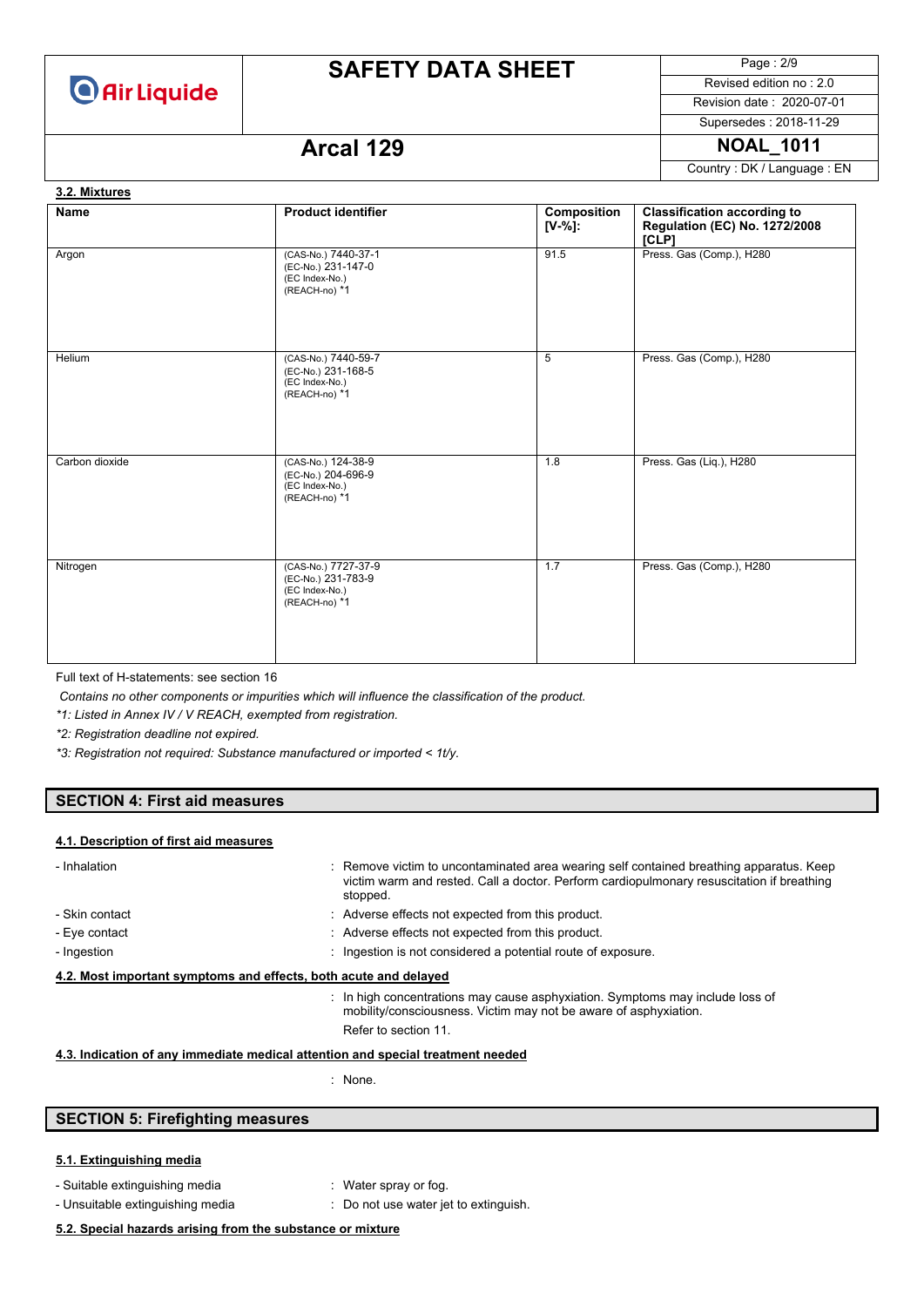| <b>O</b> Air Liquide                           |  | <b>SAFETY DATA SHEET</b>                                                                                                                                                                                                                                                                                          | Page: 3/9                  |
|------------------------------------------------|--|-------------------------------------------------------------------------------------------------------------------------------------------------------------------------------------------------------------------------------------------------------------------------------------------------------------------|----------------------------|
|                                                |  |                                                                                                                                                                                                                                                                                                                   | Revised edition no: 2.0    |
|                                                |  |                                                                                                                                                                                                                                                                                                                   | Revision date: 2020-07-01  |
|                                                |  |                                                                                                                                                                                                                                                                                                                   | Supersedes: 2018-11-29     |
|                                                |  | Arcal 129                                                                                                                                                                                                                                                                                                         | <b>NOAL 1011</b>           |
|                                                |  |                                                                                                                                                                                                                                                                                                                   | Country: DK / Language: EN |
| Specific hazards                               |  | : Exposure to fire may cause containers to rupture/explode.                                                                                                                                                                                                                                                       |                            |
| Hazardous combustion products                  |  | : None.                                                                                                                                                                                                                                                                                                           |                            |
| 5.3. Advice for firefighters                   |  |                                                                                                                                                                                                                                                                                                                   |                            |
| Specific methods                               |  | : Use fire control measures appropriate for the surrounding fire. Exposure to fire and heat<br>radiation may cause gas receptacles to rupture. Cool endangered receptacles with water spray<br>jet from a protected position. Prevent water used in emergency cases from entering sewers and<br>drainage systems. |                            |
|                                                |  | If possible, stop flow of product.                                                                                                                                                                                                                                                                                |                            |
|                                                |  | Use water spray or fog to knock down fire fumes if possible.                                                                                                                                                                                                                                                      |                            |
|                                                |  | Move containers away from the fire area if this can be done without risk.                                                                                                                                                                                                                                         |                            |
| Special protective equipment for fire fighters |  | In confined space use self-contained breathing apparatus.                                                                                                                                                                                                                                                         |                            |
|                                                |  | Standard protective clothing and equipment (Self Contained Breathing Apparatus) for fire<br>fighters.                                                                                                                                                                                                             |                            |
|                                                |  | Standard EN 137 - Self-contained open-circuit compressed air breathing apparatus with full<br>face mask.                                                                                                                                                                                                          |                            |
|                                                |  | Standard EN 469 - Protective clothing for firefighters. Standard - EN 659: Protective gloves for<br>firefighters.                                                                                                                                                                                                 |                            |

### **SECTION 6: Accidental release measures**

### **6.1. Personal precautions, protective equipment and emergency procedures**

|                                                           | $\therefore$ Try to stop release.                                                                              |  |
|-----------------------------------------------------------|----------------------------------------------------------------------------------------------------------------|--|
|                                                           | Evacuate area.                                                                                                 |  |
|                                                           | Wear self-contained breathing apparatus when entering area unless atmosphere is proved to<br>be safe.          |  |
|                                                           | Ensure adequate air ventilation.                                                                               |  |
|                                                           | Prevent from entering sewers, basements and workpits, or any place where its accumulation<br>can be dangerous. |  |
|                                                           | Act in accordance with local emergency plan.                                                                   |  |
|                                                           | Stay upwind.                                                                                                   |  |
|                                                           | Oxygen detectors should be used when asphyxiating gases may be released.                                       |  |
| 6.2. Environmental precautions                            |                                                                                                                |  |
|                                                           | : Try to stop release.                                                                                         |  |
| 6.3. Methods and material for containment and cleaning up |                                                                                                                |  |
|                                                           | : Ventilate area.                                                                                              |  |
| 6.4. Reference to other sections                          |                                                                                                                |  |
|                                                           | $\therefore$ See also sections 8 and 13.                                                                       |  |

### **SECTION 7: Handling and storage**

### **7.1. Precautions for safe handling**

| Safe use of the product | The product must be handled in accordance with good industrial hygiene and safety<br>procedures.                                                         |
|-------------------------|----------------------------------------------------------------------------------------------------------------------------------------------------------|
|                         | Only experienced and properly instructed persons should handle gases under pressure.                                                                     |
|                         | Consider pressure relief device(s) in gas installations.                                                                                                 |
|                         | Ensure the complete gas system was (or is regularily) checked for leaks before use.                                                                      |
|                         | Do not smoke while handling product.                                                                                                                     |
|                         | Use only properly specified equipment which is suitable for this product, its supply pressure and<br>temperature. Contact your gas supplier if in doubt. |
|                         | Avoid suck back of water, acid and alkalis.                                                                                                              |
|                         | Do not breathe gas.                                                                                                                                      |
|                         | Avoid release of product into atmosphere.                                                                                                                |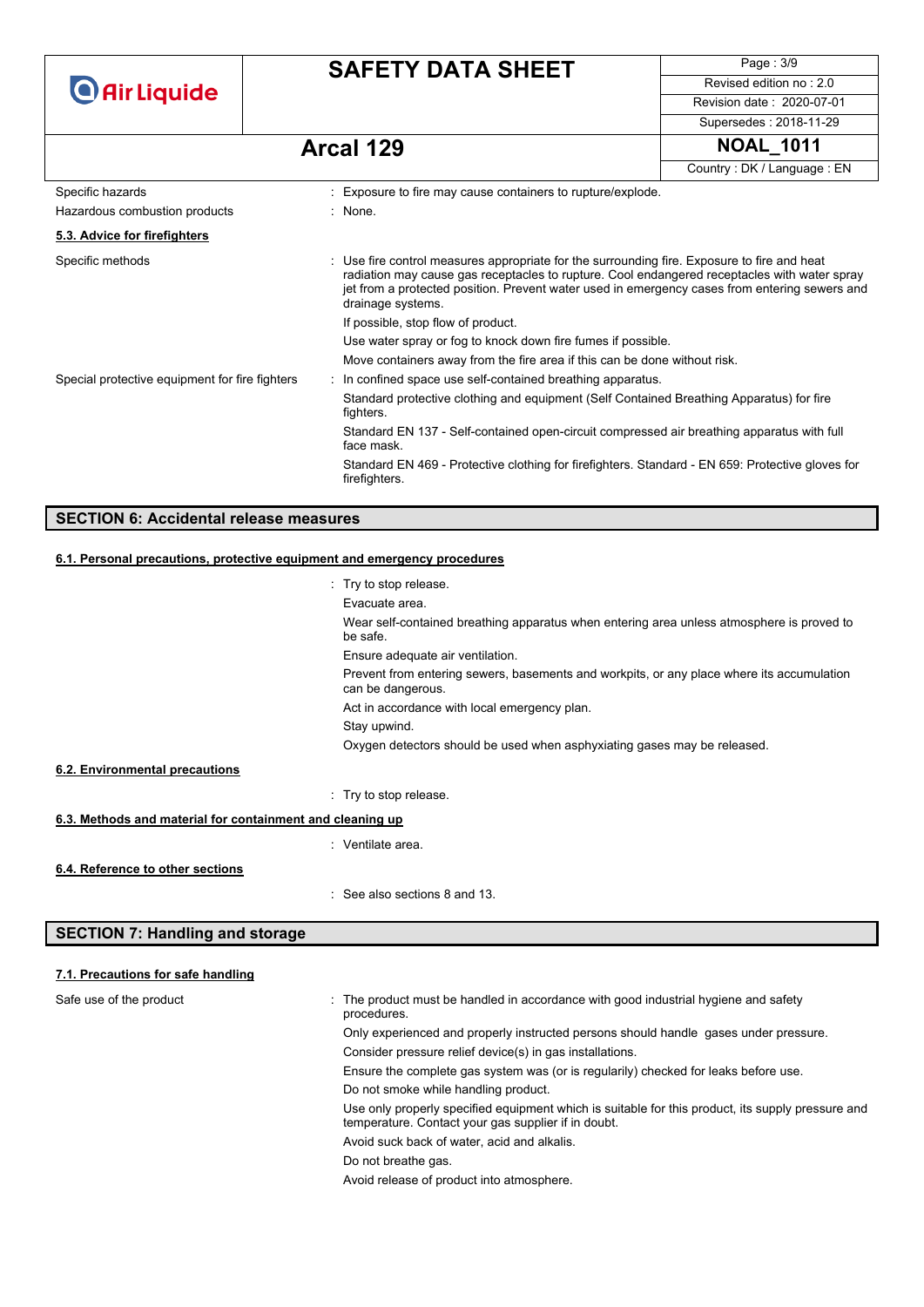| <b>O</b> Air Liquide                                              | <b>SAFETY DATA SHEET</b>                                                                                                                                         | Page: 4/9                  |  |  |
|-------------------------------------------------------------------|------------------------------------------------------------------------------------------------------------------------------------------------------------------|----------------------------|--|--|
|                                                                   |                                                                                                                                                                  | Revised edition no: 2.0    |  |  |
|                                                                   |                                                                                                                                                                  | Revision date: 2020-07-01  |  |  |
|                                                                   |                                                                                                                                                                  | Supersedes: 2018-11-29     |  |  |
|                                                                   | Arcal 129                                                                                                                                                        | <b>NOAL 1011</b>           |  |  |
|                                                                   |                                                                                                                                                                  | Country: DK / Language: EN |  |  |
| Safe handling of the gas receptacle                               | : Refer to supplier's container handling instructions.                                                                                                           |                            |  |  |
|                                                                   | Do not allow backfeed into the container.                                                                                                                        |                            |  |  |
|                                                                   | Protect cylinders from physical damage; do not drag, roll, slide or drop.                                                                                        |                            |  |  |
|                                                                   | When moving cylinders, even for short distances, use a cart (trolley, hand truck, etc.) designed<br>to transport cylinders.                                      |                            |  |  |
|                                                                   | Leave valve protection caps in place until the container has been secured against either a wall<br>or bench or placed in a container stand and is ready for use. |                            |  |  |
|                                                                   | If user experiences any difficulty operating valve discontinue use and contact supplier.                                                                         |                            |  |  |
|                                                                   | Never attempt to repair or modify container valves or safety relief devices.                                                                                     |                            |  |  |
|                                                                   | Damaged valves should be reported immediately to the supplier.                                                                                                   |                            |  |  |
|                                                                   | Keep container valve outlets clean and free from contaminants particularly oil and water.                                                                        |                            |  |  |
|                                                                   | Replace valve outlet caps or plugs and container caps where supplied as soon as container is<br>disconnected from equipment.                                     |                            |  |  |
|                                                                   | Close container valve after each use and when empty, even if still connected to equipment.                                                                       |                            |  |  |
|                                                                   | Never attempt to transfer gases from one cylinder/container to another.                                                                                          |                            |  |  |
|                                                                   | Never use direct flame or electrical heating devices to raise the pressure of a container.                                                                       |                            |  |  |
|                                                                   | Do not remove or deface labels provided by the supplier for the identification of the content of<br>the container.                                               |                            |  |  |
|                                                                   | Suck back of water into the container must be prevented.                                                                                                         |                            |  |  |
|                                                                   | Open valve slowly to avoid pressure shock.                                                                                                                       |                            |  |  |
| 7.2. Conditions for safe storage, including any incompatibilities |                                                                                                                                                                  |                            |  |  |
|                                                                   | : Observe all regulations and local requirements regarding storage of containers.                                                                                |                            |  |  |
|                                                                   | Containers should not be stored in conditions likely to encourage corrosion.                                                                                     |                            |  |  |
|                                                                   | Container valve guards or caps should be in place.                                                                                                               |                            |  |  |
|                                                                   | Containers should be stored in the vertical position and properly secured to prevent them from<br>falling over.                                                  |                            |  |  |
|                                                                   | Stored containers should be periodically checked for general condition and leakage.                                                                              |                            |  |  |
|                                                                   | Keep container below 50°C in a well ventilated place.                                                                                                            |                            |  |  |
|                                                                   | Store containers in location free from fire risk and away from sources of heat and ignition.                                                                     |                            |  |  |
|                                                                   | Keep away from combustible materials.                                                                                                                            |                            |  |  |
| 7.3. Specific end use(s)                                          |                                                                                                                                                                  |                            |  |  |

: None.

### **SECTION 8: Exposure controls/personal protection**

#### **8.1. Control parameters**

| Carbon dioxide (124-38-9)         |                                      |                                               |
|-----------------------------------|--------------------------------------|-----------------------------------------------|
| OEL: Occupational Exposure Limits |                                      |                                               |
| EU                                | TWA IOELV (EU) 8 h $\text{[mq/m³]}$  | 9000 mg/m <sup>3</sup>                        |
|                                   | TWA IOELV (EU) 8 h [ppm]             | 5000 ppm                                      |
| Denmark                           | TWA (DK) OEL 8h [mg/m <sup>3</sup> ] | 9000 mg/m <sup>3</sup>                        |
|                                   | TWA (DK) OEL 8h [ppm]                | 5000 ppm                                      |
|                                   | Anmærkninger (DK)                    | E (betyder, at stoffet har en EF-grænseværdi) |

DNEL (Derived-No Effect Level) : No data available.

PNEC (Predicted No-Effect Concentration) : No data available.

#### **8.2. Exposure controls**

#### **8.2.1. Appropriate engineering controls**

: Provide adequate general and local exhaust ventilation.

Systems under pressure should be regularily checked for leakages. Ensure exposure is below occupational exposure limits (where available). Oxygen detectors should be used when asphyxiating gases may be released. Consider the use of a work permit system e.g. for maintenance activities.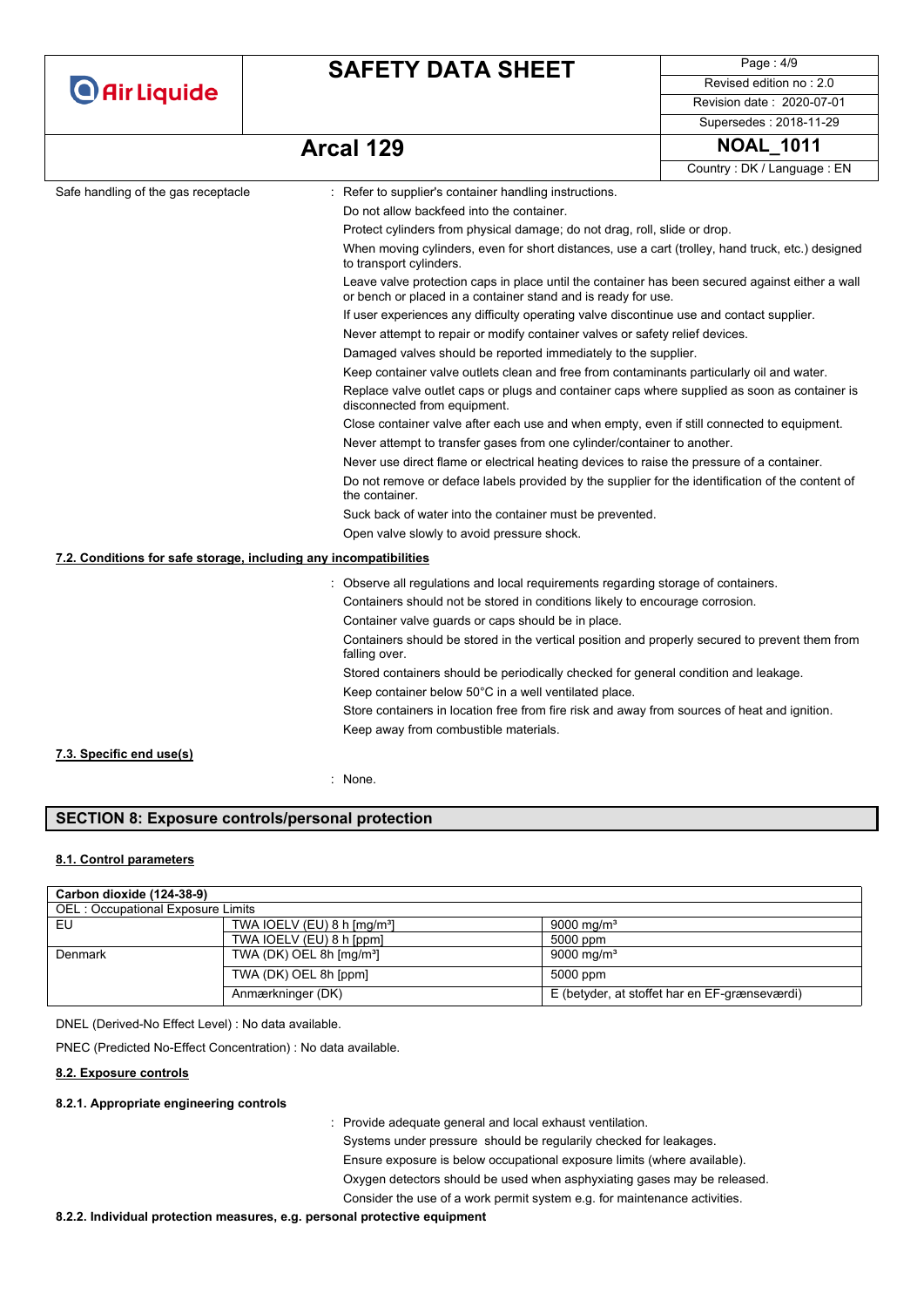**O** Air Liquide

# **SAFETY DATA SHEET**

Page : 5/9 Revised edition no : 2.0 Revision date : 2020-07-01

Supersedes : 2018-11-29

| Arcal 129                                                                                                                                                                                                                                                                                                                          | <b>NOAL 1011</b>           |
|------------------------------------------------------------------------------------------------------------------------------------------------------------------------------------------------------------------------------------------------------------------------------------------------------------------------------------|----------------------------|
|                                                                                                                                                                                                                                                                                                                                    | Country: DK / Language: EN |
| $\therefore$ A risk assessment should be conducted and documented in each work area to assess the risks<br>related to the use of the product and to select the PPE that matches the relevant risk. The<br>following recommendations should be considered:<br>PPE compliant to the recommended EN/ISO standards should be selected. |                            |

| • Eye/face protection    | Wear safety glasses with side shields.<br>Standard EN 166 - Personal eye-protection - specifications.                                                                                                                                                                                                                                                                                                                                                                                                                                                                                                                                                                                                        |
|--------------------------|--------------------------------------------------------------------------------------------------------------------------------------------------------------------------------------------------------------------------------------------------------------------------------------------------------------------------------------------------------------------------------------------------------------------------------------------------------------------------------------------------------------------------------------------------------------------------------------------------------------------------------------------------------------------------------------------------------------|
| • Skin protection        |                                                                                                                                                                                                                                                                                                                                                                                                                                                                                                                                                                                                                                                                                                              |
| - Hand protection        | : Wear working gloves when handling gas containers.                                                                                                                                                                                                                                                                                                                                                                                                                                                                                                                                                                                                                                                          |
|                          | Standard EN 388 - Protective gloves against mechanical risk.                                                                                                                                                                                                                                                                                                                                                                                                                                                                                                                                                                                                                                                 |
| - Other                  | Wear safety shoes while handling containers.<br>Standard EN ISO 20345 - Personal protective equipment - Safety footwear.                                                                                                                                                                                                                                                                                                                                                                                                                                                                                                                                                                                     |
| • Respiratory protection | : Gas filters may be used if all surrounding conditions e.g. type and concentration of the<br>contaminant(s) and duration of use are known.<br>Use gas filters with full face mask, where exposure limits may be exceeded for a short-term<br>period, e.g. connecting or disconnecting containers.<br>Gas filters do not protect against oxygen deficiency.<br>Self contained breathing apparatus (SCBA) or positive pressure airline with mask are to be<br>used in oxygen-deficient atmospheres.<br>Standard EN 14387 - Gas filter(s), combined filter(s) and standard EN136, full face masks.<br>Standard EN 137 - Self-contained open-circuit compressed air breathing apparatus with full<br>face mask. |
| • Thermal hazards        | None in addition to the above sections.                                                                                                                                                                                                                                                                                                                                                                                                                                                                                                                                                                                                                                                                      |
| $0.0.01$ $\blacksquare$  |                                                                                                                                                                                                                                                                                                                                                                                                                                                                                                                                                                                                                                                                                                              |

#### **8.2.3. Environmental exposure controls**

: None necessary.

### **SECTION 9: Physical and chemical properties**

#### **9.1. Information on basic physical and chemical properties**

Appearance

| 101.3kPa | Gas. |
|----------|------|
|          |      |

| Physical state at 20°C / 101.3kPa<br>٠          | : Gas.                                                                                                                                                                 |
|-------------------------------------------------|------------------------------------------------------------------------------------------------------------------------------------------------------------------------|
| Colour                                          | : Mixture contains one or more component(s) which have the following colour(s):<br>Colourless.                                                                         |
| Odour                                           | : Odourless.                                                                                                                                                           |
| Odour threshold                                 | : Odour threshold is subjective and inadequate to warn of overexposure.                                                                                                |
| pH value                                        | : Not applicable for gases and gas mixtures.                                                                                                                           |
| Molar mass                                      | : Not applicable for gas mixtures.                                                                                                                                     |
| Melting point                                   | : Not applicable for gas mixtures.                                                                                                                                     |
| Boiling point                                   | : Not applicable for gas mixtures.                                                                                                                                     |
| Flash point                                     | : Not applicable for gases and gas mixtures.                                                                                                                           |
| Evaporation rate (ether=1)                      | : Not applicable for gases and gas mixtures.                                                                                                                           |
| Flammability range                              | : Non flammable.                                                                                                                                                       |
| Vapour pressure [20°C]                          | : Not applicable.                                                                                                                                                      |
| Vapour pressure [50°C]                          | : Not applicable.                                                                                                                                                      |
| Relative density, gas (air=1)                   | : Heavier than air.                                                                                                                                                    |
| Solubility in water                             | : Solubility in water of component(s) of the mixture :<br>• Nitrogen: 20 mg/l • Carbon dioxide: 2000 mg/l Completely soluble. • Argon: 67.3 mg/l •<br>Helium: 1.5 mg/l |
| Partition coefficient n-octanol/water [log Kow] | : Not applicable for gas mixtures.                                                                                                                                     |
| Auto-ignition temperature                       | : Non flammable.                                                                                                                                                       |
| Decomposition point [°C]                        | : Not applicable.                                                                                                                                                      |
| Viscosity [20°C]                                | : No reliable data available.                                                                                                                                          |
| <b>Explosive Properties</b>                     | : Not applicable.                                                                                                                                                      |
| <b>Oxidising Properties</b>                     | : Not applicable.                                                                                                                                                      |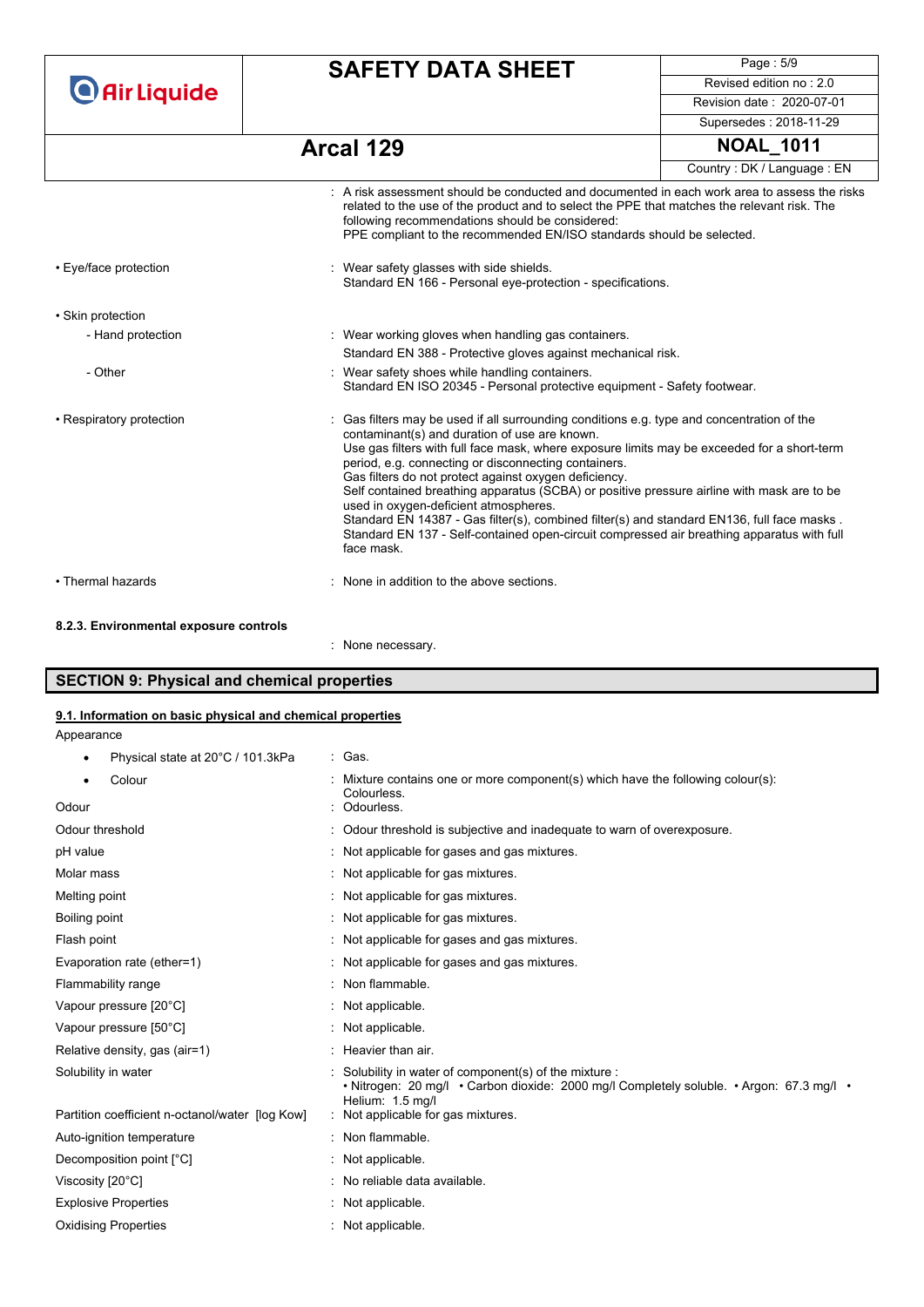

Page : 6/9 Revised edition no : 2.0 Revision date : 2020-07-01 Supersedes : 2018-11-29

## **Arcal 129 NOAL\_1011**

Country : DK / Language : EN

#### **9.2. Other information**

Other data **intervals : Gas/vapour heavier than air.** May accumulate in confined spaces, particularly at or below ground level.

| <b>SECTION 10: Stability and reactivity</b> |                                                                                                           |  |
|---------------------------------------------|-----------------------------------------------------------------------------------------------------------|--|
|                                             |                                                                                                           |  |
| 10.1. Reactivity                            |                                                                                                           |  |
|                                             | : No reactivity hazard other than the effects described in sub-sections below.                            |  |
| 10.2. Chemical stability                    |                                                                                                           |  |
|                                             | : Stable under normal conditions.                                                                         |  |
|                                             |                                                                                                           |  |
| 10.3. Possibility of hazardous reactions    |                                                                                                           |  |
|                                             | . No additional information available                                                                     |  |
| 10.4. Conditions to avoid                   |                                                                                                           |  |
|                                             | : Avoid moisture in installation systems.                                                                 |  |
|                                             |                                                                                                           |  |
| 10.5. Incompatible materials                |                                                                                                           |  |
|                                             | : For additional information on compatibility refer to ISO 11114.                                         |  |
| 10.6. Hazardous decomposition products      |                                                                                                           |  |
|                                             | : Under normal conditions of storage and use, hazardous decomposition products should not be<br>produced. |  |

# **SECTION 11: Toxicological information**

| 11.1. Information on toxicological effects |                                                                                                                   |
|--------------------------------------------|-------------------------------------------------------------------------------------------------------------------|
| <b>Acute toxicity</b>                      | : Toxicological effects not expected from this product if occupational exposure limit values are<br>not exceeded. |
| Skin corrosion/irritation                  | : No known effects from this product.                                                                             |
| Serious eye damage/irritation              | : No known effects from this product.                                                                             |
| Respiratory or skin sensitisation          | : No known effects from this product.                                                                             |
| Germ cell mutagenicity                     | : No known effects from this product.                                                                             |
| Carcinogenicity                            | : No known effects from this product.                                                                             |
| <b>Reproductive toxicity</b>               | : No known effects from this product.<br>No known effects from this product.                                      |
| <b>STOT-single exposure</b>                | : No known effects from this product.                                                                             |
| <b>STOT-repeated exposure</b>              | : No known effects from this product.                                                                             |
| <b>Aspiration hazard</b>                   | : Not applicable for gases and gas mixtures.                                                                      |

### **SECTION 12: Ecological information**

**12.1. Toxicity**

| Assessment                                                                            | : No ecological damage caused by this product.                                                        |
|---------------------------------------------------------------------------------------|-------------------------------------------------------------------------------------------------------|
| EC50 48h - Daphnia magna [mq/l]<br>EC50 72h - Algae [mg/l]<br>LC50 96 h - Fish [mq/l] | $\therefore$ No data available.<br>$\therefore$ No data available.<br>$\therefore$ No data available. |
| 12.2. Persistence and degradability                                                   |                                                                                                       |
| Assessment                                                                            | : No ecological damage caused by this product.                                                        |
| 12.3. Bioaccumulative potential                                                       |                                                                                                       |
| Assessment                                                                            | $\therefore$ No data available.                                                                       |
| 12.4. Mobility in soil                                                                |                                                                                                       |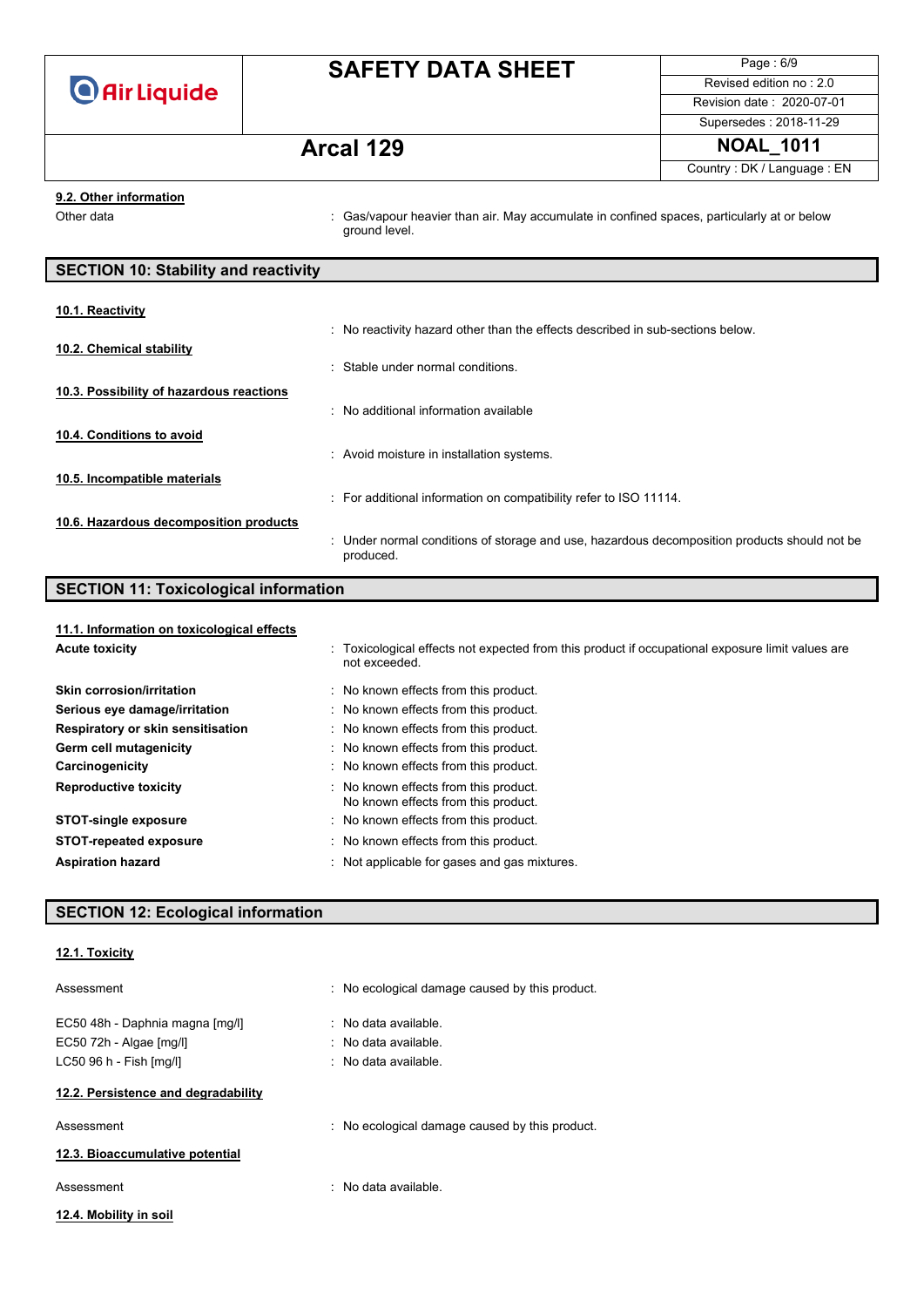Page : 7/9 Revised edition no : 2.0 Revision date : 2020-07-01 Supersedes : 2018-11-29 **Arcal 129 NOAL\_1011**

Country : DK / Language : EN

| Assessment                                 | : Because of its high volatility, the product is unlikely to cause ground or water pollution.<br>Partition into soil is unlikely. |
|--------------------------------------------|-----------------------------------------------------------------------------------------------------------------------------------|
| 12.5. Results of PBT and vPvB assessment   |                                                                                                                                   |
| Assessment                                 | : Not classified as PBT or $vPvB$ .                                                                                               |
| 12.6. Other adverse effects                |                                                                                                                                   |
| Other adverse effects                      | : No known effects from this product.                                                                                             |
| Effect on the ozone layer                  | : None.                                                                                                                           |
| Effect on global warming                   | : Contains greenhouse gas(es).                                                                                                    |
| <b>SECTION 13: Disposal considerations</b> |                                                                                                                                   |
| 13.1. Waste treatment methods              |                                                                                                                                   |
|                                            | May be vented to atmosphere in a well ventilated place.                                                                           |
|                                            | Do not discharge into any place where its accumulation could be dangerous.                                                        |
|                                            | Return unused product in original container to supplier.                                                                          |
| List of hazardous waste codes (from        | $\div$ 16 05 05 $\div$ Gases in pressure containers other than those mentioned in 16 05 04.                                       |

Commission Decision 2000/532/EC as amended)

**13.2. Additional information**

: External treatment and disposal of waste should comply with applicable local and/or national regulations.

### **SECTION 14: Transport information**

|  | 14.1. UN number |
|--|-----------------|
|  |                 |

| UN-No.                                | : 1956                                                     |
|---------------------------------------|------------------------------------------------------------|
| 14.2. UN proper shipping name         |                                                            |
| Transport by road/rail (ADR/RID)      | COMPRESSED GAS, N.O.S. (Argon, Helium)                     |
| Transport by air (ICAO-TI / IATA-DGR) | Compressed gas, n.o.s. (Argon, Helium)                     |
| Transport by sea (IMDG)               | COMPRESSED GAS, N.O.S. (Argon, Helium)                     |
| 14.3. Transport hazard class(es)      |                                                            |
| Labelling                             |                                                            |
|                                       | 2.2 : Non-flammable, non-toxic gases.                      |
| Transport by road/rail (ADR/RID)      |                                                            |
| Class                                 | $\therefore$ 2.                                            |
| Classification code                   | : 1A                                                       |
| Hazard identification number          | : 20.                                                      |
| <b>Tunnel Restriction</b>             | $\pm$ E - Passage forbidden through tunnels of category E. |
| Transport by air (ICAO-TI / IATA-DGR) |                                                            |
| Class / Div. (Sub. risk(s))           | : 2.2                                                      |
| Transport by sea (IMDG)               |                                                            |
| Class / Div. (Sub. risk(s))           | : 2.2                                                      |
| Emergency Schedule (EmS) - Fire       | $: F-C.$                                                   |
| Emergency Schedule (EmS) - Spillage   | $: S-V.$                                                   |
| 14.4. Packing group                   |                                                            |
| Transport by road/rail (ADR/RID)      | Not established.                                           |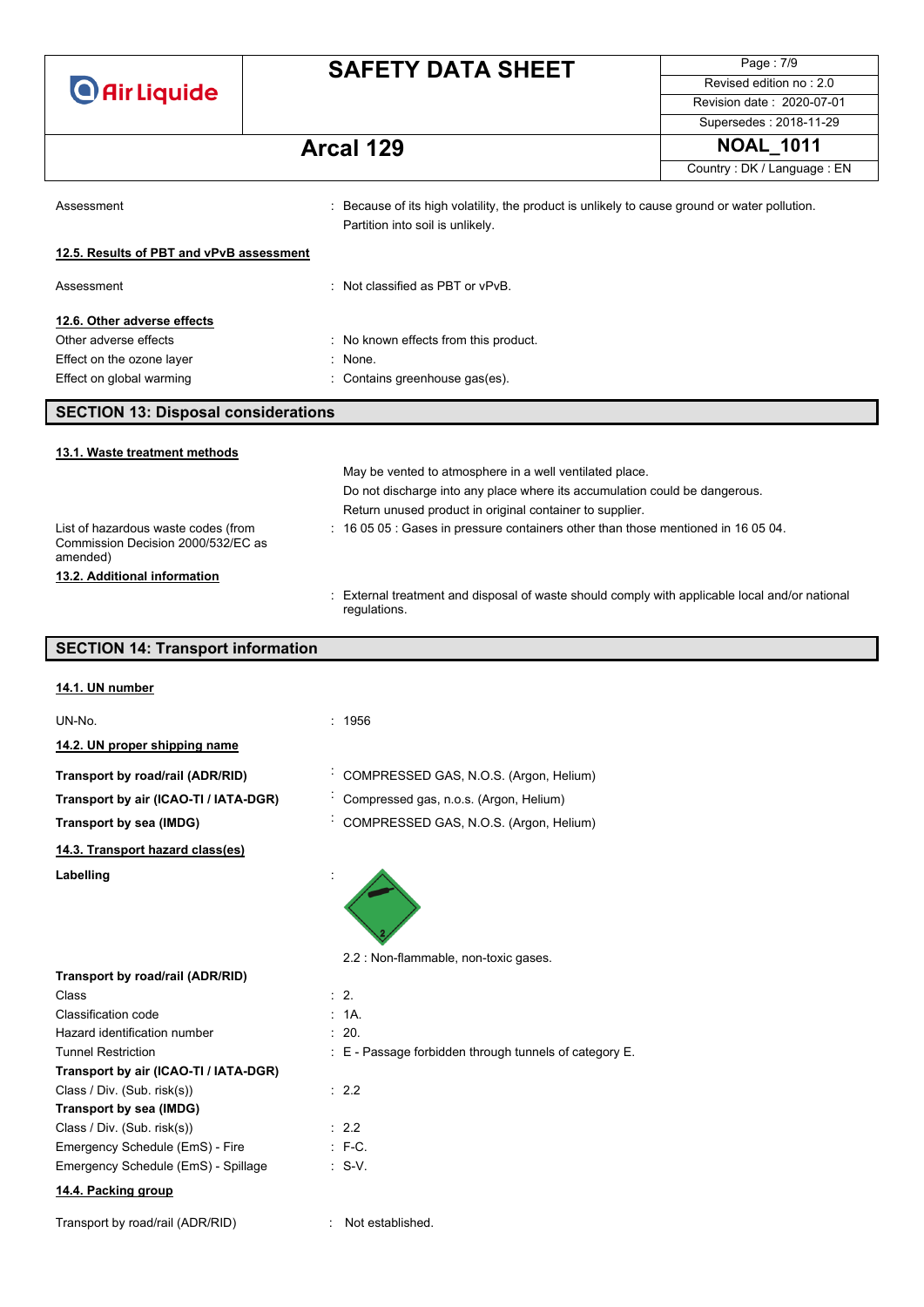| <b>O</b> Air Liquide |
|----------------------|
|----------------------|

Page : 8/9 Revised edition no : 2.0 Revision date : 2020-07-01

#### Supersedes : 2018-11-29

| <b>NOAL 1011</b><br>Arcal 129 |
|-------------------------------|
|-------------------------------|

|                                       |                                                                                                                                          | Country: DK / Language: EN |
|---------------------------------------|------------------------------------------------------------------------------------------------------------------------------------------|----------------------------|
| Transport by air (ICAO-TI / IATA-DGR) | Not established.                                                                                                                         |                            |
| Transport by sea (IMDG)               | Not established.                                                                                                                         |                            |
| 14.5. Environmental hazards           |                                                                                                                                          |                            |
| Transport by road/rail (ADR/RID)      | None.                                                                                                                                    |                            |
| Transport by air (ICAO-TI / IATA-DGR) | None.                                                                                                                                    |                            |
| Transport by sea (IMDG)               | None.                                                                                                                                    |                            |
| 14.6. Special precautions for user    |                                                                                                                                          |                            |
| <b>Packing Instruction(s)</b>         |                                                                                                                                          |                            |
| Transport by road/rail (ADR/RID)      | : P200.                                                                                                                                  |                            |
| Transport by air (ICAO-TI / IATA-DGR) |                                                                                                                                          |                            |
| Passenger and Cargo Aircraft          | : 200.                                                                                                                                   |                            |
| Cargo Aircraft only                   | : 200.                                                                                                                                   |                            |
| Transport by sea (IMDG)               | : P200.                                                                                                                                  |                            |
| Special transport precautions         | Avoid transport on vehicles where the load space is not separated from the driver's<br>compartment.                                      |                            |
|                                       | Ensure vehicle driver is aware of the potential hazards of the load and knows what to do in the<br>event of an accident or an emergency. |                            |
|                                       | Before transporting product containers:                                                                                                  |                            |
|                                       | - Ensure there is adequate ventilation.                                                                                                  |                            |
|                                       | - Ensure that containers are firmly secured.                                                                                             |                            |
|                                       | - Ensure valve is closed and not leaking.                                                                                                |                            |
|                                       | - Ensure valve outlet cap nut or plug (where provided) is correctly fitted.                                                              |                            |
|                                       | - Ensure valve protection device (where provided) is correctly fitted.                                                                   |                            |

### **14.7. Transport in bulk according to Annex II of Marpol and the IBC Code**

: Not applicable.

| <b>SECTION 15: Regulatory information</b>                                                   |                                                                                                         |
|---------------------------------------------------------------------------------------------|---------------------------------------------------------------------------------------------------------|
| <b>EU-Regulations</b>                                                                       | 15.1. Safety, health and environmental regulations/legislation specific for the substance or mixture    |
| Restrictions on use<br>Seveso Directive: 2012/18/EU (Seveso III)                            | : None.<br>: Not covered.                                                                               |
| <b>National regulations</b><br>National legislation                                         | Ensure all national/local regulations are observed.                                                     |
| <b>Denmark</b><br>Recommendations Danish Regulation                                         | Pregnant/breastfeeding women working with the product must not be in direct contact with the<br>product |
| 15.2. Chemical safety assessment<br>A CSA does not need to be carried out for this product. |                                                                                                         |

| <b>SECTION 16: Other information</b> |                                                                                      |
|--------------------------------------|--------------------------------------------------------------------------------------|
| Indication of changes                | Revised safety data sheet in accordance with commission regulation (EU) No 453/2010. |